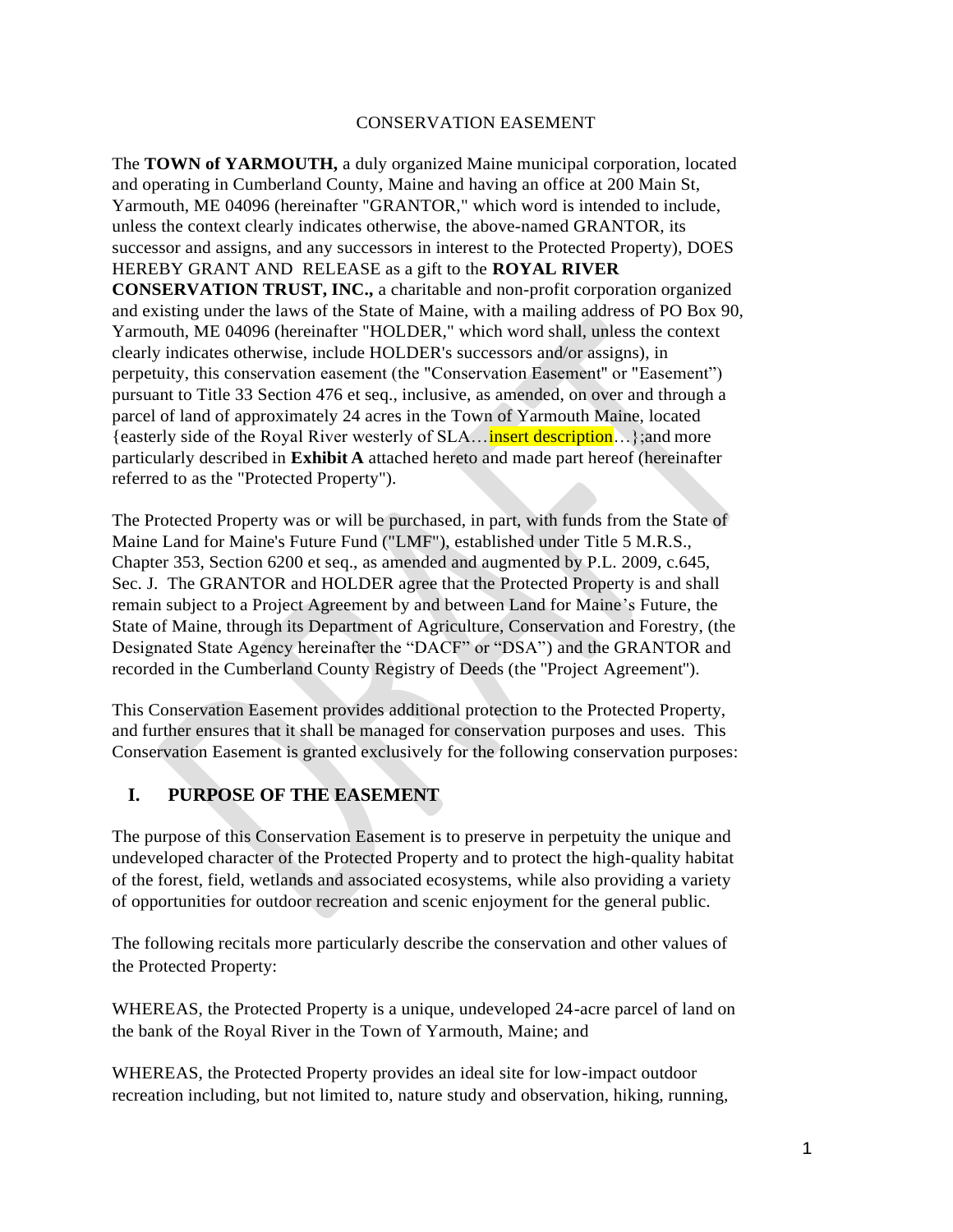mountain biking, ice skating, snowshoeing, cross country skiing, snowmobiling on designated trails, fishing, and picnicking by the general public; and

WHEREAS, the Protected Property abuts other undeveloped lands of the GRANTOR held for similar low-impact recreational and conservation purposes; and

WHEREAS, the Town of Yarmouth is subject to considerable development pressure and sprawl that often closes or restricts access to open space traditionally used and enjoyed by the public; and

WHEREAS the GRANTOR and the HOLDER, recognize the uniqueness of the Protected Property and have the common purpose of conserving the high-quality wildlife habitat and the scenic, natural and recreational values of the Protected Property by conveyance of this Conservation Easement on, over, through, and across the Protected Property that will establish a large natural recreation area, prohibit development of the Protected Property, and prevent any use or change that would conflict with its wildlife habitat values or its predominantly natural and scenic condition.

NOW, THEREFORE, the GRANTOR and HOLDER hereby establish this Conservation Easement on, over, and across the Protected Property consisting of the foregoing recitals and purposes, and the following terms, covenants, restrictions and affirmative rights granted HOLDER, its successors and assigns, which shall run with and bind the Protected Property, in perpetuity:

# **II. LAND USE AND DIVISION**

- **A. Land Use.** The Protected Property may be used only for conservation, lowimpact outdoor recreation by the general public, educational activities and natural resource management activities that do not adversely affect its important natural, ecological and habitat values. Low impact recreation includes, but is not limited to, nature observation and study, hiking, running, snowshoeing, crosscountry skiing, ice skating, horseback riding, fishing, kayaking, canoeing and snowmobiling on designated trails. In accordance with Title 5, Maine Revised Statutes, Section 6200 et seq., as amended and augmented by P.L. 2009, c.645, Sec. J (the Land for Maine's Future Statute and Bond Statutes), the Protected Property shall be open for use by the general public and GRANTOR shall not prohibit hunting, fishing or trapping on the Protected Property except to the extent of applicable state, local and federal laws and regulations.
- **B. Management Plan.** The Protected Property will be managed consistent with the terms of this Easement under a Management Plan to be prepared by GRANTOR. The Management Plan as originally adopted, and as may be subsequently amended from time to time, will be submitted to HOLDER for review and comment to ensure that the Management Plan is and remains consistent with the terms of this Easement. The Protected Property will be managed by GRANTOR to protect the natural resource, scenic and recreational values with oversight by HOLDER. GRANTOR will maintain a copy of the Management Plan at the Town Offices. GRANTOR will also send a copy of the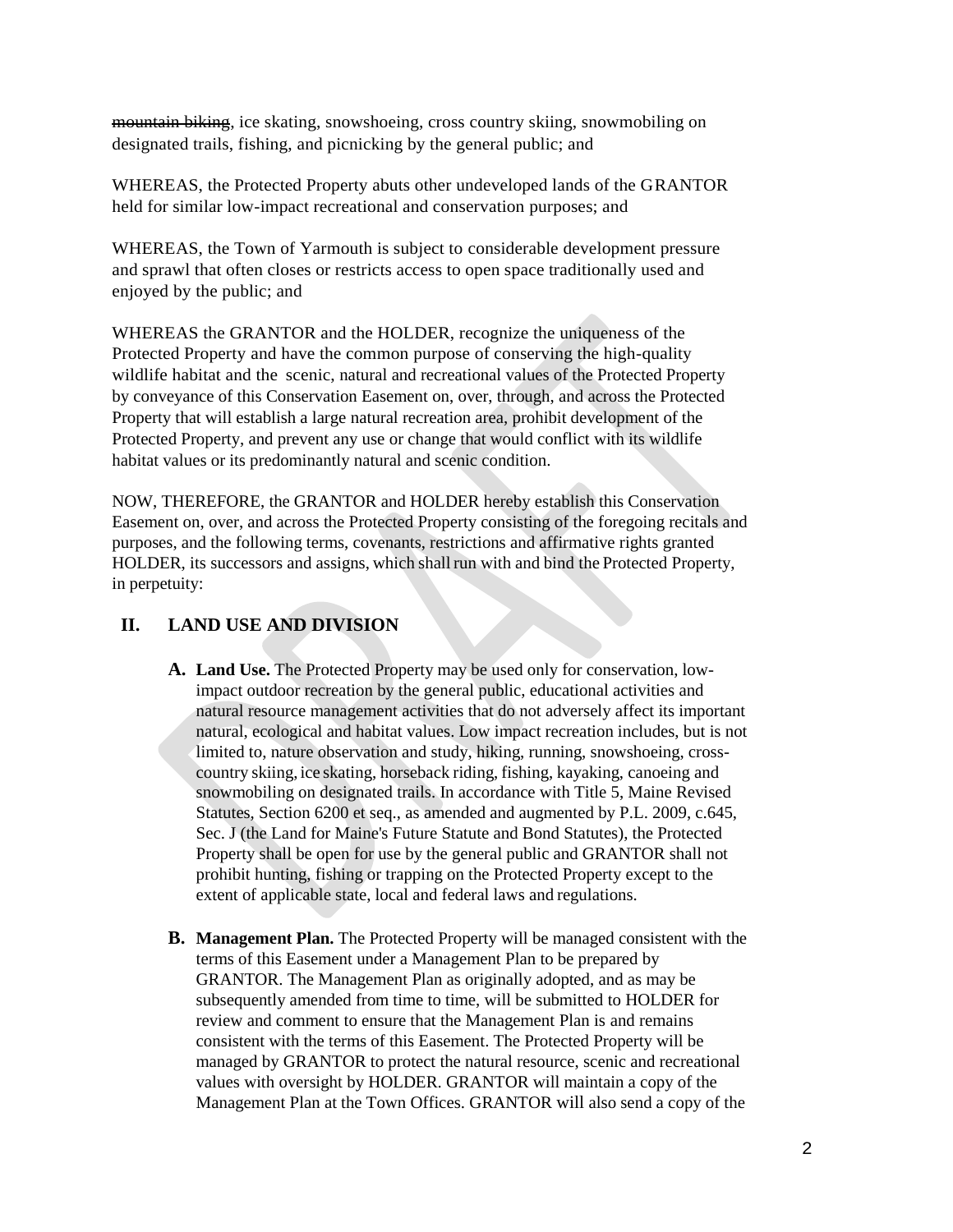Management Plan to the Land for Maine's Future Board (hereinafter "LMFB") and the Designated State Agency (hereinafter "DSA") as identified in the Project Agreement, if any.

**C. Division.** For the purpose of land uses permitted under this Conservation Easement, the Protected Property must remain in its current configuration as a single lot under unified ownership. Subdivision, partition or creation of other parcels or lots, whether by lot division, or other manner of ownership which creates discrete parcels or separate ownership or control of portions of the Protected Property, shall be prohibited, except for boundary adjustments to resolve bona fide boundary disputes, subject to approval by the DSA or as may

be allowed by the Project Agreement, if any in Part II, section H subsection.(i). In order to grant any such approval, the DSA and LMFB must find that the proposed division of the Protected Property furthers the conservation purpose and objectives of the project as defined in the Project Agreement,

Need to check and confirm cross reference cite to LMF Project Agreement Section II.H. i.

if any. Under no circumstances may Protected Property or any portion thereof be included as part of the gross tract area of other land not subject to this Conservation Easement, for the purposes of determining density, lot coverage, or land area requirements, under otherwise applicable laws, regulations or ordinances controlling land use, building density or transfer for development rights.

Notwithstanding the foregoing, any portion of the Protected Property may be conveyed to an entity that is a federal, state or local government agency or a nonprofit conservation organization which is a "qualified organization" set forth in under Section 170(h) of the United States Internal Revenue Code and a "qualified holder" under Title 33, Maine Revised Statues, Section 476(2), for permanent conservation ownership, however, prior written approval must be obtained by the DSA and LMFB and the qualified organization must expressly agree to assume the rights and obligations of GRANTOR under the Project Agreement, if any.

**D. Existing Conditions.** As of the date of this Easement, there are no structures on the Protected Property except for; boundary markers, stone walls, *{need to}* describe culvert outlets, railroad and CMP corridor, and CMP rights }. As of the date of this Conservation Easement, there are no surface alterations on the Protected Property other than those associated with existing structures listed herein above. The remainder of the Protected Property is undeveloped and

forested, or shoreline and wetland area. All existing conditions are documented in the Baseline Documentation (hereinafter defined) and certified as accurate by GRANTOR and HOLDER as of the date of this Conservation Easement.

We need to develop a "baseline" document jointlysee also Section IV.D

**E. Structures.** It is the intention of this Easement that the Property be used as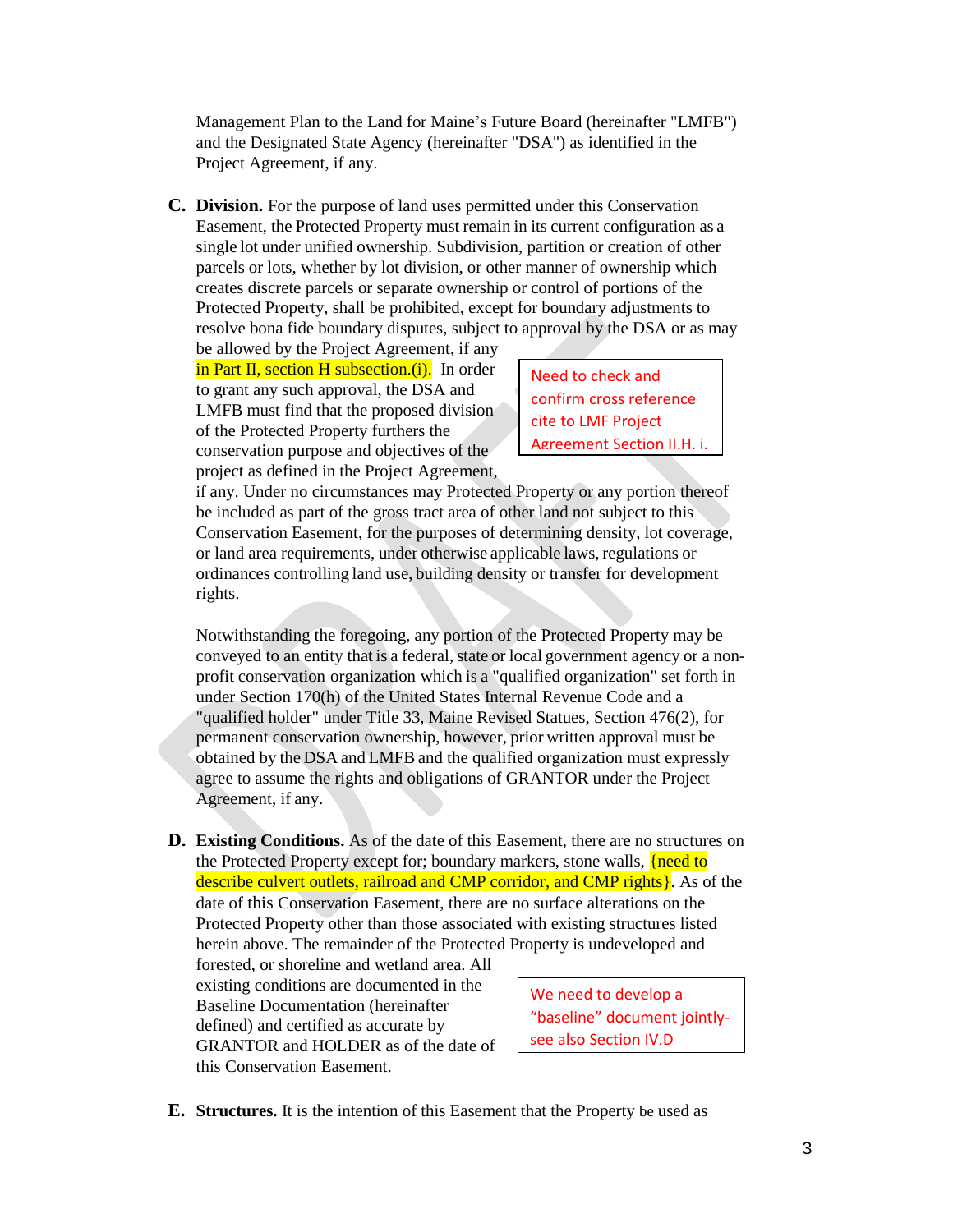conservation land for low impact outdoor recreation, nature observation and study and that uses and improvements be limited to the extent necessary or appropriate to preserve its natural and undeveloped character.

GRANTOR reserves the right to maintain, repair and replace existing structures in their current locations and to maintain, repair and replace existing surface alterations and improvements with substantially similar structures and improvements in substantially similar locations, unless another location is more beneficial to protect the natural resources and is approved by HOLDER.

No additional structures, temporary or permanent, are permitted on the Protected Property without prior written consent of HOLDER, except however, the GRANTOR reserves for itself, its successors and assigns, the following rights:

**1. Minor Structures.** GRANTOR reserves the right to locate, construct and maintain minor structures to accommodate low impact outdoor recreation and nature observation and study. Such minor structures may include, but are not necessarily limited to the following: small unlighted informational and interpretive signs including commemorative plaques and memorials; informational kiosks and registration boxes;low barriers to discourage unauthorized access;fencing to protect natural resources or for safety purposes; support and erosion control structures necessary for permitted trails and maintenance access routes, trail and boundary markers; rustic trail improvements, including, hand rails, steps, stream or trail bridges, culverts and water bars; benches and picnic tables; temporary tents; pet sanitation boxes; and temporary structures associated with wildlife, plant, archeological or other scientific study under professional supervision under professionally accepted standards.

Notwithstanding the foregoing; the following structures are not permitted, except as expressly set forth above or elsewhere in this Conservation Easement: buildings, barns, bleachers, permanent lighting, and major recreational improvements such as athletic or sports facilities and fields.

- **F. Surface Alterations.** No alterations may be made to the surface of the earth or to the wetlands and watercourses of the Protected Property except asreserved below by GRANTOR.
	- 1. **Mining.** No mining, quarrying and surface mining activities are permitted on the Protected Property.
	- 2. **Excavation, filling, dredging and grading.** No excavation, filling, dredging or grading or other alteration may be made to the surface of the Protected Property except as necessary to install, maintain or replace permitted structures, to support a pedestrian bridge and or hand-carry boat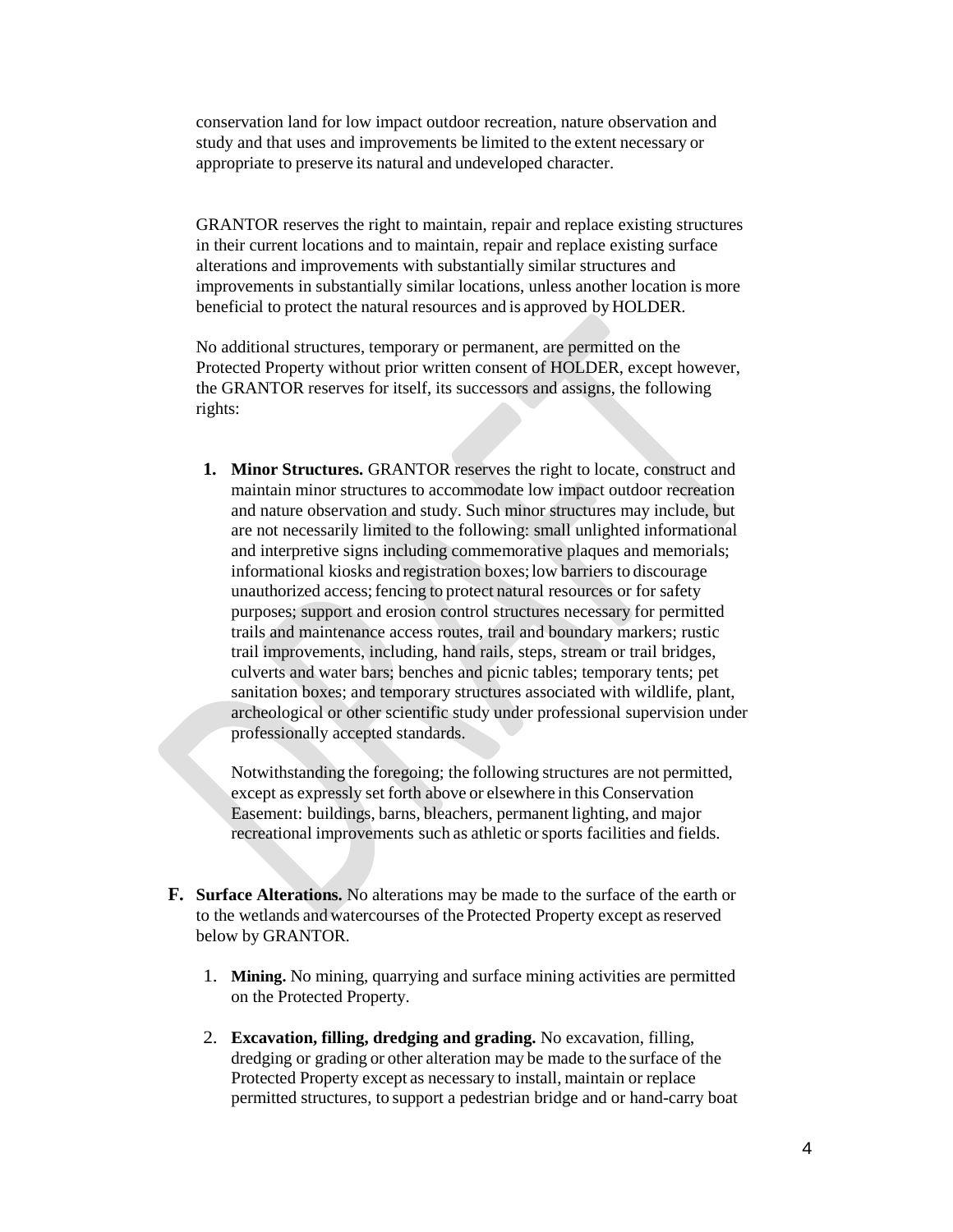launch and haul-out features described under subsection 6, below. Any such activity shall secure and meet all applicable permitting requirements under local, state and federal law and regulations.

3. **Exercise of Reserved Rights.** GRANTOR reserves the right to alter the surface of the land to the minimum extent necessary to exercise rights at Part II, Paragraph E, and the GRANTOR's other rights and reservations expressly set forth in this Conservation Easement.

### 4. **Canoe and Kayak Landing and Access:**

GRANTOR reserves the right to install and maintain a small dock or float to provide canoe and kayak access and landing to/from the Royal River while protecting the fragile and steep river banks from improper or

Maybe this should be moved to Section II.E.2? It will need discussion wherever we put it.

damaging landing and access. Such access and landing shall be designed, installed, and maintained in a manor to minimize erosion, unnecessary vegetation removal, and compaction of soil or disruption of habitat while providing safe access that complies with all applicable state and federal standards.

- 5. **Trails.** A number of improved and unimproved trails may be built and maintained with consultation with HOLDER. GRANTOR may improve existing trails and may develop additional trails to create an interconnected network of unpaved trails within the Protected Property and to connect to adjacent or abutting properties. The trails shall be constructed and maintained in a manner consistent with the goals and purposes set forth in Part II Paragraph A herein, and designed and located to prevent erosion and protect the other conservation values of this Easement. The Management Plan may include or refer to trail development standards recommended by state or federal agencies or by private organizations dedicated to conservation or natural resource protection purposes.
- 6. **FUTURE Pedestrian Scale Bridge over the Royal River**. GRANTOR specifically reserves the right to design, build and maintain a pedestrian scale bridge over the Royal River including any reasonably necessary

Maybe this should be moved to Section II.E.2? It will need discussion wherever we put it.

abutments, approach work, drainage and temporary construction access routes. All designs and construction shall be constructed and maintained in a manner consistent with the goals and purposes set forth in Part II Paragraph A herein, and designed and located to prevent erosion and protect the other conservation values of this Easement. Any temporary construction access way must be restored to its natural appearance as soon as reasonable possible after completion.

7. **Archeological and Ecological Study.** GRANTOR reserves the right to permit archeological and ecological study of the Protected Property, including excavation of sites, provided that all such work must be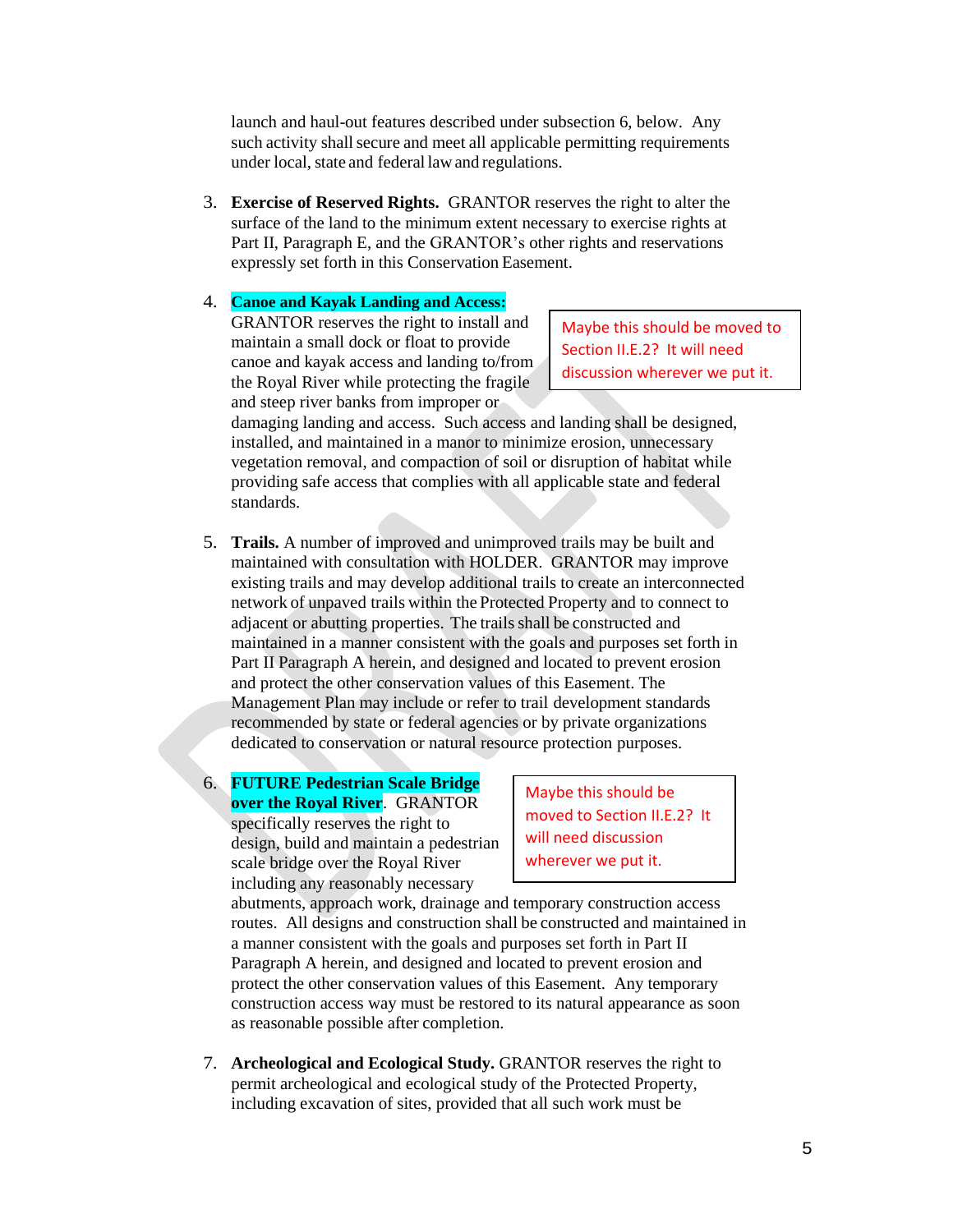conducted in accordance with applicable then-current professional standards, and the disturbed area must be restored to its natural appearance as soon as reasonably possible after completion.

- **G. Vegetation Management**. It is the intention of this Conservation Easement to foster an intact, healthy forested area to preserve healthy soils and habitat for wildlife, preserve the ecological integrity of stream, brooks, vernal pools and wetlands, and protect the scenic character of the Protected Property.
	- **1. Tree and Vegetation Cutting**. GRANTOR reserves the right to alter or remove vegetation as necessary to install, establish and maintain the structures permitted under Section II Paragraph E and surface alterations permitted under Section II Paragraph F of this Easement; to reduce safety hazards for the uses permitted herein; and, to remove invasive plant species; to prevent fire and spread of disease or non-native insects. All of the foregoing shall be conducted in a manner to minimize soil erosion, prevent damage to fragile plant communities, water quality, wetlands and wildlife habitat, and to protect other important natural resources.
	- **2. Forest Management Plan.** Except as provided in Section II.G.1. above, any harvesting of trees shall be consistent with a forest management plan developed by a professional forester with input from professional wildlife biologists and adopted by GRANTOR. The forest management plan shall include provisions for protecting soils, water quality, wetlands and high value plant and animal habitat and generally be consistent with current Best Forestry Management Practices as defined by ''Best Management Practices for Forestry: Protecting Maine's Water Quality," prepared by the Maine Department of Agriculture, Conservation and Forestry, Maine Forest Service, in such publication's most current version at the time of this Conservation Easement, and as the same may be further amended, supplemented or replaced after the date of this Conservation Easement. GRANTOR shall provide HOLDER with a copy of any forest management plan for HOLDER's review and comment. All forestry activities shall bein compliance with applicable federal, state and local laws and regulations. GRANTOR shall *give* notice to HOLDER sixty (60) days prior to any proposed harvesting activities in accordance with the forest management plan and provide HOLDER with sufficient information concerning the nature, extent and timing of the proposed activity.
- **H. Water Protection, Pollution Control and Waste Disposal.** No dumping, storage or burial of refuse or waste materials is permitted on the Protected Property. No vehicles may be stored on the Protected Property except that temporary storage of vehicles as may be required for permitted maintenance, construction, conservation or forest management activities shall be permitted. The direct discharge of treated or untreated sewage into the surface waters on or about the Protected Property is prohibited. The use, storage, discharge or runoff of chemical herbicides, pesticides, fungicides, fertilizers or other toxic agent shall be controlled as required by State or federal law to prevent adverse impacts on wildlife, waters and other important conservation values protected by this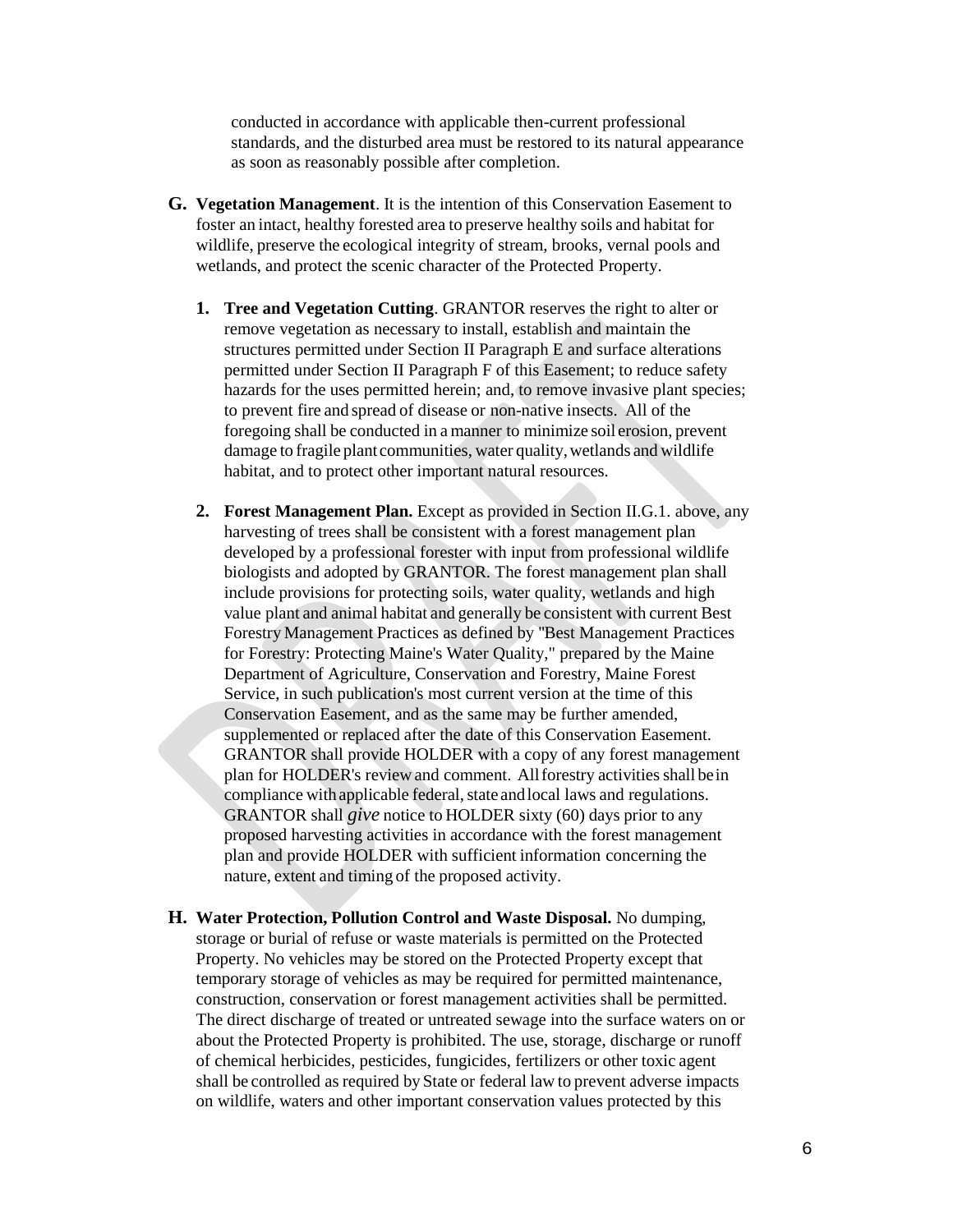Conservation Easement.

**I. Public Use and Access.** GRANTOR agrees to permit, and will refrain from prohibiting or discouraging, use of the Protected Property by thegeneral public for daytime lowimpact outdoor recreational uses, such as: nature observation and study, hiking, running, biking, snowshoeing, cross-country skiing, ice skating, fishing, kayaking, canoeing and snowmobiling on designated trails. GRANTOR shall not prohibit hunting, fishing or trapping on the Protected Property except to the extent of applicable state, local and federal laws and regulations. GRANTOR has the right to prohibit or make reasonable rules and regulations for any of the following uses for public recreation: night use, camping, loud activities, open fires use of motor vehicles except as provided in this Conservation Easement, access by domesticated animals or pets, any use that may interfere with or be harmful to members of the public using the Protected Property. GRANTOR also has the right to temporarily restrict public access on limited areas of the Protected Property to protect fragile areas under study, or for safety purposes during active timber harvesting or other permitted management or construction activities that may pose a hazard to recreational users. Such right of GRANTOR may be exercised only following a 30-day prior notice to HOLDER and an opportunity to comment, except in an emergency in which notice to HOLDER shall be as soon thereafter as possible. GRANTOR also has the right to temporarily restrict public access on roads or trails during periods of water-saturated soils to prevent road or trail damage. HOLDER and GRANTOR may agree in writing to restrict access and use of the Protected Property by the general public for other purposes, but only to the extent and for the duration necessary to assure safety, to permit necessary maintenance, or to preserve important scenic, ecological, or other conservation values of the Protected Property.

GRANTOR agrees that any fees or charges imposed for public access shall be reasonable and comparable to those charged in Maine for similar facilities and any such fees must be approved in advance and in writing by the DSA as stated in the Project Agreement, if any.

GRANTOR AND HOLDER each claim all of the rights and protections against liability for injury to the public to the fullest extent of the law under the Recreational and Harvesting Use Liability Limitations set forth inTitle 14 M.R.S.A. Section 159-A, et seq. as amended and successor provisions thereof (The Maine Recreational Use Statute), and under any and all other applicable provisions of law or equity.

### **III. HOLDER'S AFFIRMATIVE RIGHTS**

- A. **Entry and Inspection.** HOLDER is granted the right to enter the Protected Property at any time for the purposes of inspection, monitoring and enforcement to undertake ecological or other studies of the Protected Property, and to exercise any other affirmative right hereunder.
- B. **Enforcement.** HOLDER shall have the right to enforce this Conservation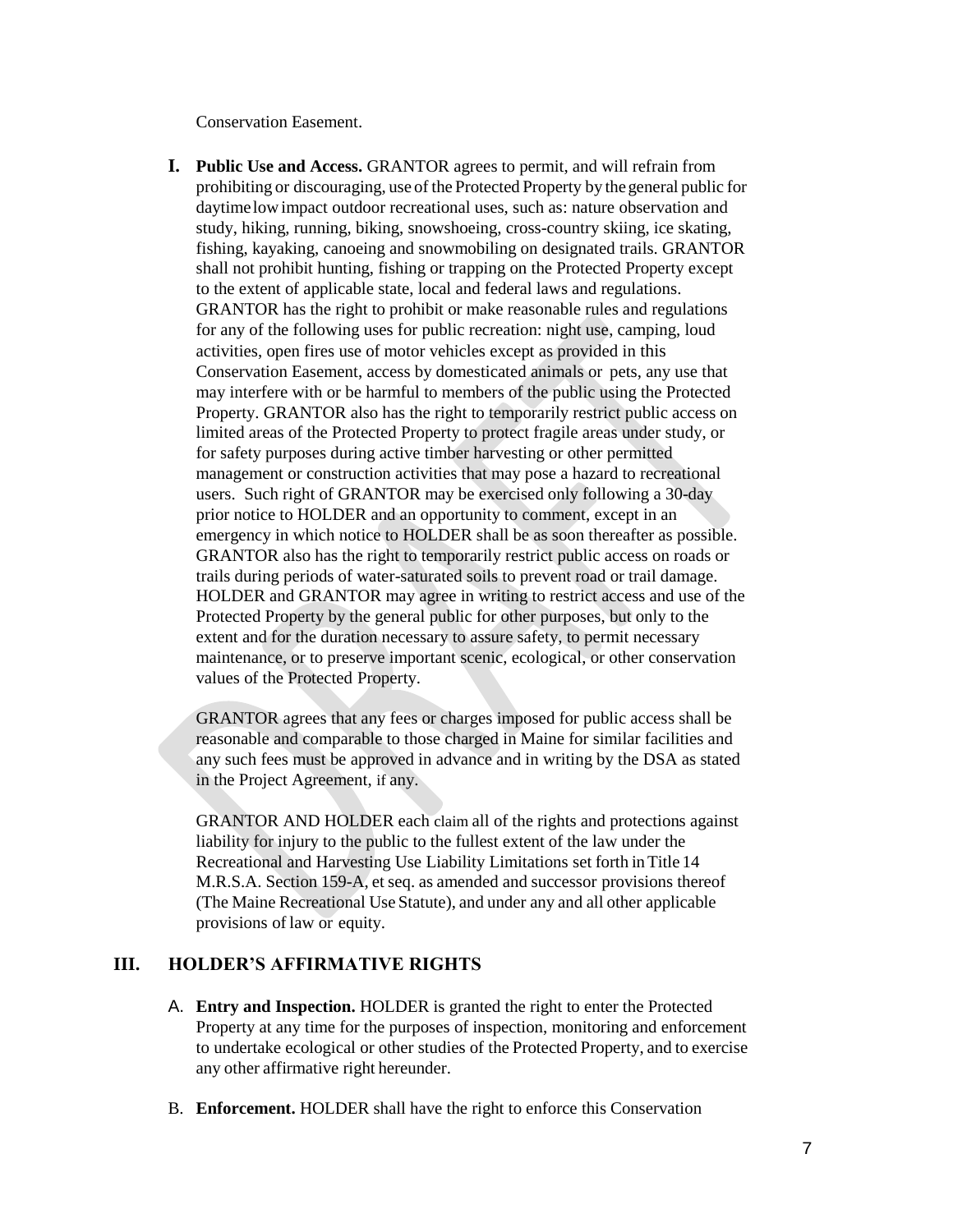Easement by proceedings at law and in equity, including the right to enjoin the violation, *ex parte* as necessary, by temporary or permanent injunction, to recover any damages to which it might be entitled for violation of the terms of this Easement and to require restoration of the Property to the condition that existed prior to such injury, provided however that naturally occurring changes shall notgive rise to any rightin HOLDER to require restoration. Prior to initiation of an enforcement action, HOLDER shall provide GRANTOR with prior written notice and reasonable opportunity to cure any breach except where emergency circumstances require more immediate enforcement action.

If HOLDER is the prevailing party in any action against GRANTOR, or any others for whose actions on the Protected Property GRANTOR is responsible, GRANTOR shall reimburse HOLDER for any reasonable costs of enforcement or defense, including court costs, mediation and if applicable, arbitration costs, reasonable attorney fees and any other payments ordered by such court or arbitrator subject to the limitations of the Maine Tort Claims Act (Title 14 MRSA Section 8101 et seq.) or any other privileges or immunities as may be provided by law.

GRANTOR is not responsible for injury to or change in the Protected Property resulting from natural causes or environmental catastrophe beyond GRANTOR's control, such as fire, flood, storm and earth movement or from prudent action taken by GRANTOR under emergency conditions to prevent, abate or mitigate significant injury to Protected Property resulting from such causes.

The terms of the Conservation Easement do not supersede or waive more restrictive applicable lawand regulations.

- C. **Signage.** HOLDER is authorized to install small, unlighted informational signs that identify HOLDER's contributions to and interests in the Protected Property, in addition, signs that acknowledge contributions from the Land For Maine's Future Program, which mark the boundary of the Protected Property, which enhance the public safety and use of and appreciation of the Property, and which promote appreciation of plant and animal life; such minor signage to be completed in a manner consistent with the goals of this Easement and the Management Plan.
- D. **Trails.** HOLDER has the right, but not the obligation, to help build and maintain the trail network on the Protected Property in accordance with the provisions of this Conservation Easement.

Is it important to recognize/memorialize the initial \$20,000 RRCT contribution here? IDK

E. **Boundaries.** It is GRANTOR's obligation to maintain boundary locations and monuments. In the event such iron pins or monuments are not clearly marked within a reasonable amount of time after notice by HOLDER, HOLDER shall have the right to engage a professional surveyor to locate or reset the iron pins. The costs associated with the survey work necessary to locate or reset such pins or markers shall be paid by the GRANTOR only if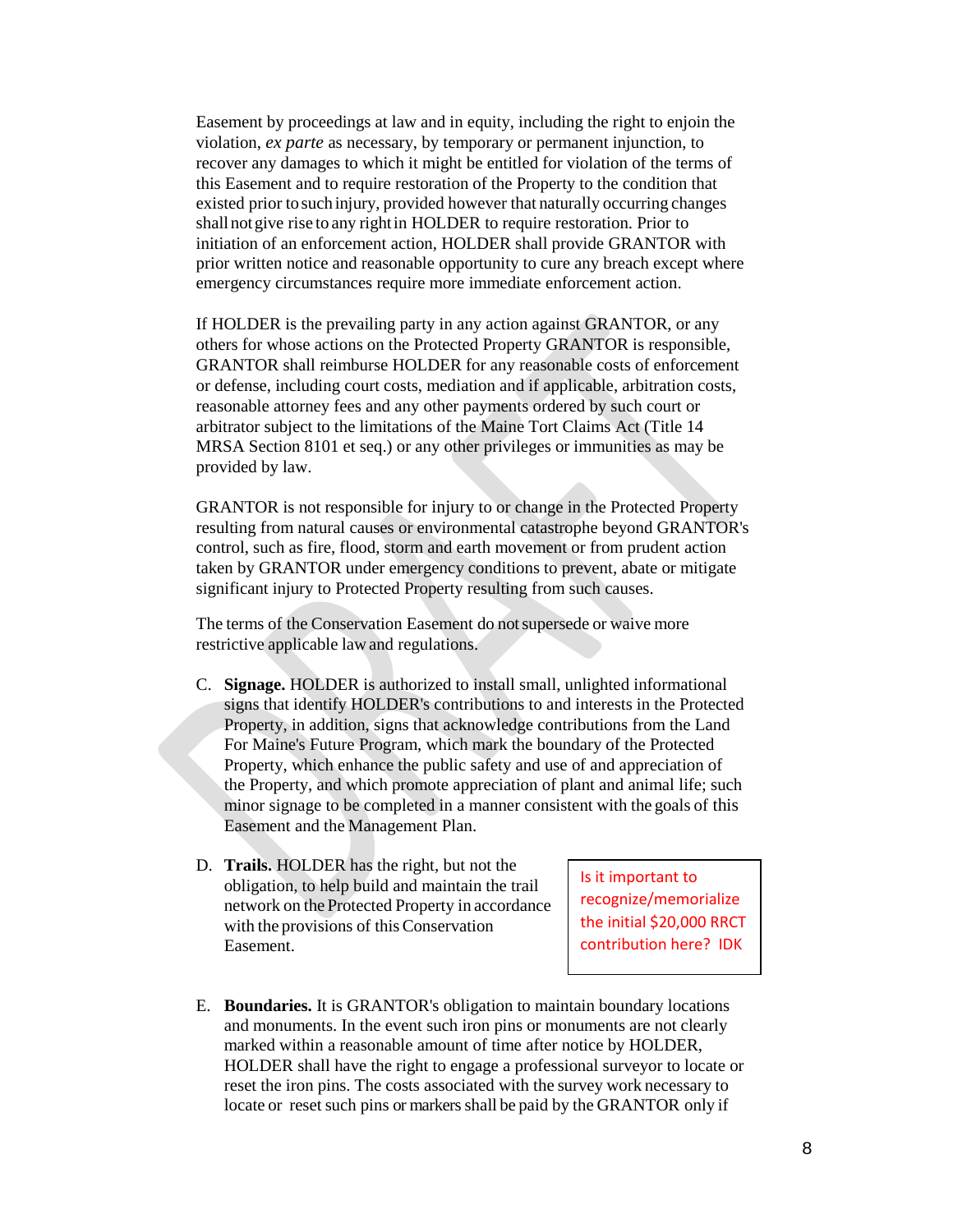and to the extent necessary to determine if a breach of this Conservation Easement has occurred on the Protected Property.

- F. **Notice.** HOLDER has the right to require that GRANTOR's reserved rights be exercised in a manner that avoid adverse impact to the conservation values to be protected by this Easement. GRANTOR agrees to notify HOLDER prior to undertaking any activity or exercising any reserved right that may impair the conservation interests associated with the Easement.
- G. **Right to Assign**. In the event that HOLDER fails to continue operations or is dissolved, either voluntarily or involuntarily, or is not able to fulfill its obligations under this Conservation Easement, it shall assign the Easement to another qualified entity (not the then current GRANTOR of the Conservation Easement) chosen by the GRANTOR and with the approval of the DSA. A qualified entity for such purposes shall be one that meets the definition of "HOLDER" at Title 33 Maine Revised Statutes Annotated Section 476(2), as amended or re-codified, and that meets the requirements of Section 170(h)(3) of the Internal Revenue Code, or successor provisions thereof, and that as a condition of transfer, agrees to carry out the conservation purposes of this grant.

## **IV. GENERAL TERMS AND STANDARD PROVISIONS**

- A. **Notice and Approval Requirements.** GRANTOR agrees to notify HOLDER prior to undertaking any activity or exercising any reserved right that may have an adverse impact on the conservation values protected by this Conservation Easement, and where prior notice or approval is specifically required in this Conservation Easement. GRANTOR's notices must include sufficient information to enable HOLDER to determine whether GRANTOR's plans are consistent with the terms of this Easement and the conservation purposes hereof:
	- 1. Any notices or requests for approval required by this Easement shall be in writing and shall be personally delivered or sent by certified mail, return receipt requested, or by such commercial delivery service as provides proof of delivery, to GRANTOR and HOLDER, at the following addresses, unless one party has been notified in writing by the other party of a change of address or change of ownership:

To GRANTOR: Town of Yarmouth, Attention: Town Manager, 200 Main Street, Yarmouth, ME 04096

To HOLDER: Stewardship Director, Royal River Conservation Trust, P.O. Box 90, Yarmouth, ME 04096

2. When GRANTOR is required to provide notice to HOLDER pursuant to this Easement, such notice as described hereinabove shall be given in writing at least sixty (60) days prior to the event giving rise to the need to give notice except as otherwise specifically provided herein.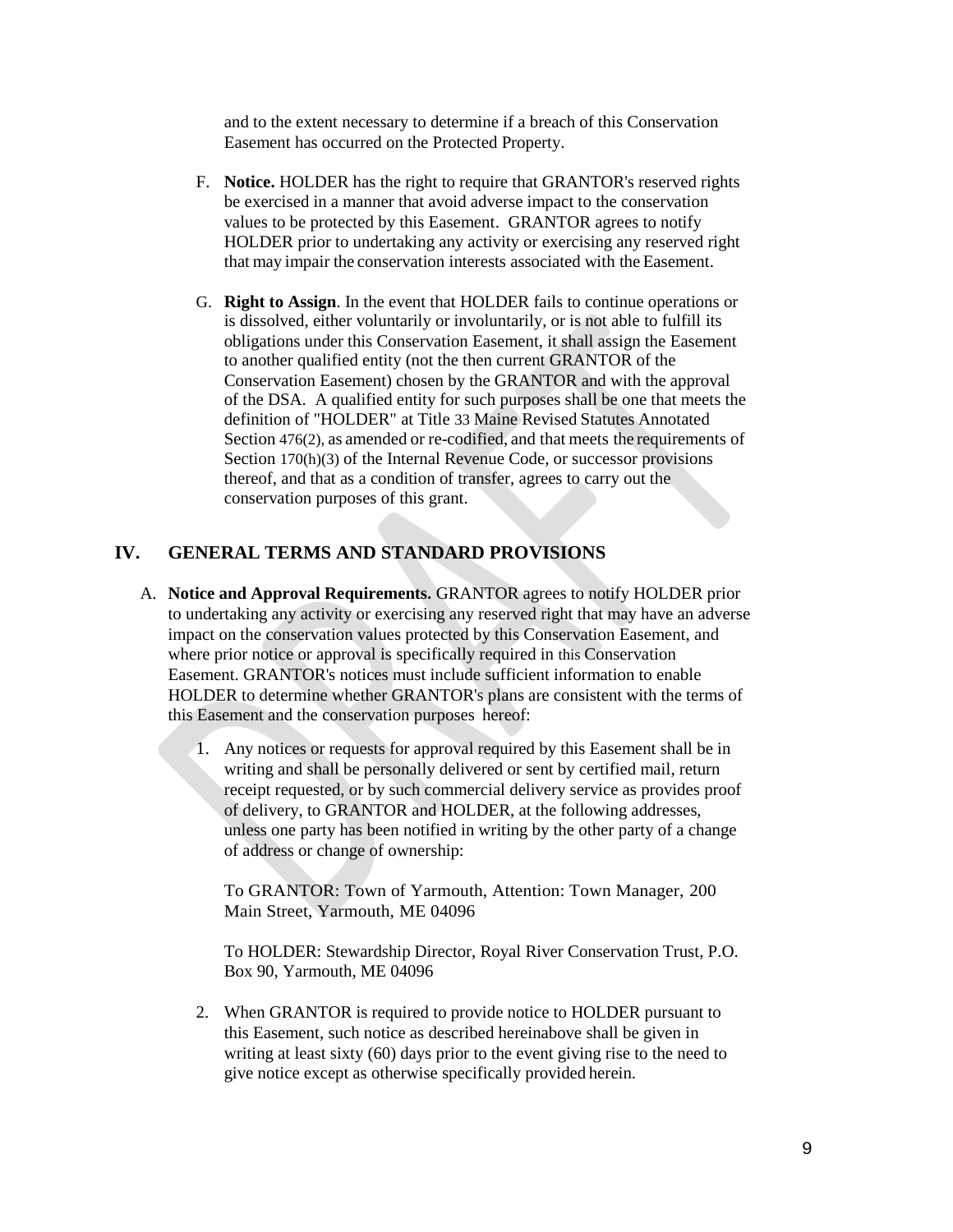- 3. When GRANTOR is required to obtain HOLDER's prior written consent and approval, such request as described hereinabove shall be given in writing sixty (60) days prior to undertaking the proposed activity except as otherwise specifically provided herein. HOLDER, upon receipt of GRANTOR's request, shall acknowledge receipt of the same. Following receipt of such notice, HOLDER shall, in writing, grant approval, grant approval with conditions, or withhold its approval. No proposed activity may proceed without HOLDER's written consent and approval as provided herein, except as may be expressly permitted under the terms of this Conservation Easement.
- B. **Responsibility of Owners.** GRANTOR acknowledges that HOLDER has neither possessory rights in the Protected Property, nor any responsibility nor right to control, maintain, or keep up the Protected Property. GRANTOR shall retain all responsibilities and shall bear costs and liabilities of any nature related to the ownership, operation, upkeep, improvement and maintenance of the Protected Property.
- C. **Maine Conservation Easement Act**. This Conservation Easement is established pursuant to the Maine Conservation Easement Act at Title 33, Maine Revised Statutes, Sections 476 through 479-C, inclusive, as amended, and shall be construed in accordance with the laws of the State of Maine.
- D. **Baseline Documentation.** In order to establish the present condition of the Protected Property and its conservation attributes protected by this Conservation Easement, and its natural andscenic resources,so asto beable tomonitor properly future uses of the Protected Property and assure compliance with the terms hereof, HOLDER and GRANTOR have prepared an inventory of the Protected Property's relevant features and conditions (the "Baseline Documentation") and have certified the same as an accurate representation, to the extent known, of the condition of the Protected Property as of the date of this Conservation Easement. A certified copy of the Baseline Documentation, and any amendments or supplements thereto, shall be maintained, in perpetuity, at the offices of HOLDER.

### E. **Extinguishment.**

- 1. The parties agree that the grant of this Conservation Easement creates a property right that vests immediately in HOLDER. The parties further agree that this property right as of the date of its creation has a fair market value that is equal to the percentage by which the fair market value of the unrestricted Property as a whole as valued in accordance with IRS Regulations at  $1.170-A\ 14(h)(3)(ii)$ , is reduced by the terms and conditions imposed by this Conservation Easement, as of the date of the execution of this Conservation Easement (hereinafter the "Original Percentage Reduction").
- 2. This Conservation Easement may only be extinguished or terminated by judicial order in a court of competent jurisdiction. It is the intention of the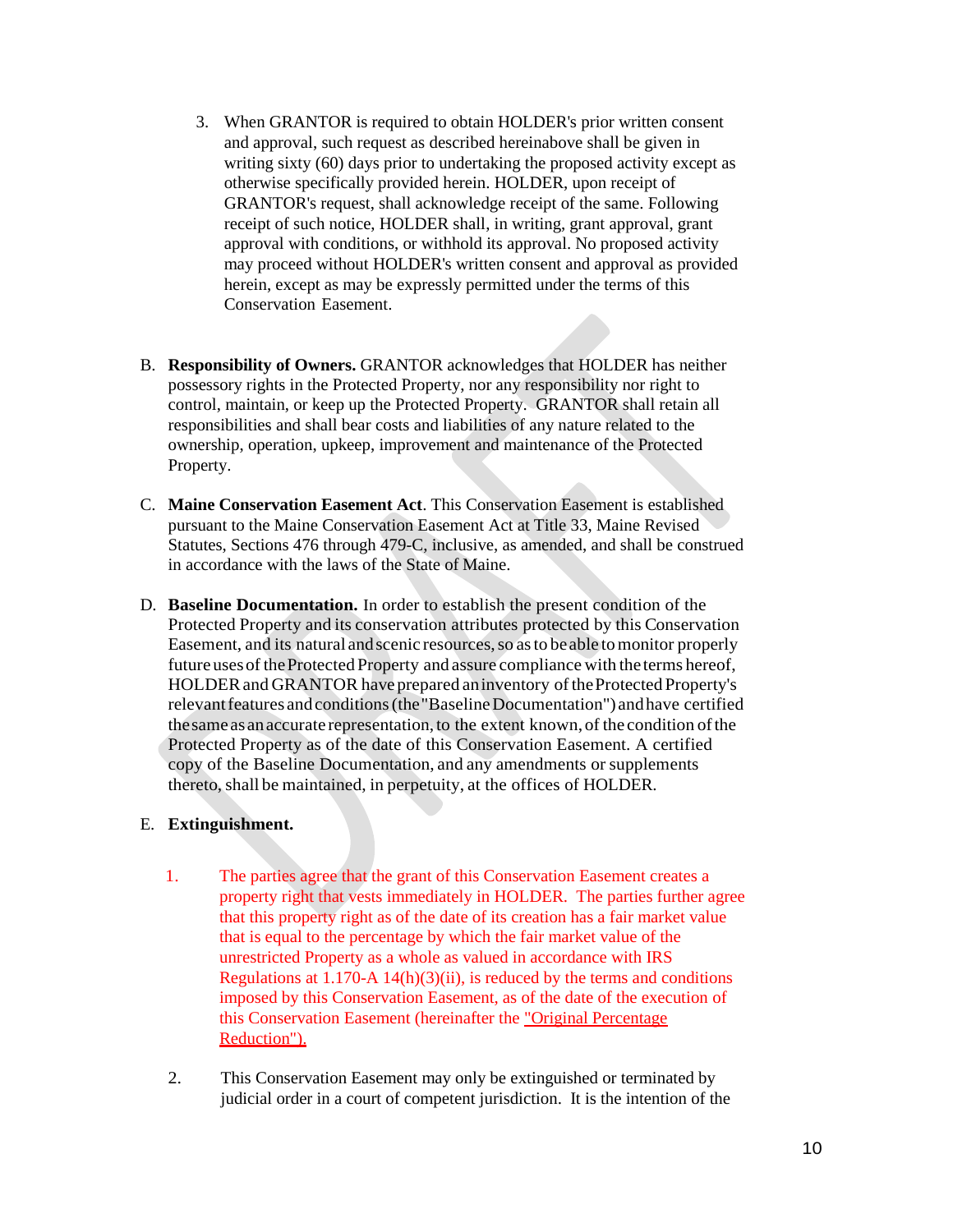parties that an extinguishment or termination be approved by a court only if all of the conservation purposes of this Conservation Easement are impossible to accomplish, and if both GRANTOR and HOLDER (and any third party who has a bona fide right of enforcement, if any) agree. Should this Conservation Easement be terminated or extinguished as provided in this Paragraph, in whole or in part, HOLDER shall be entitled to be paid no less than a portion of any proceeds of sale, exchange or lease computed as to the greater of: (i) the Original Percentage Reduction; or (ii) the increase in value of the GRANTOR's estate resulting from such extinguishment, as determined by the court, or in the absence of such court determination, by the agreement of the parties or, in the absence of such agreement, by an independent appraiser mutually selected by GRANTOR and HOLDER. HOLDER shall use its share of the proceeds or other moneys received under this Paragraph in a manner consistent, as nearly as possible, with the stated, publicly beneficial purposes of this Conservation Easement. GRANTOR agrees and authorizes HOLDER to record a notice of a lien on the Protected Property which lien will be effective as of the date of such extinguishment, to secure its rights under this Paragraph.

- F. **Controlling Law and Interpretation.** The interpretation and performance of this Easement shall be governed by the laws of the State of Maine. Any general rule of construction to the contrary notwithstanding, this Easement shall be liberally construed in favor of the grant to effect the conservation purposes of this Easement and the policy and purpose of the Maine Conservation Easement Act at Title 33, Maine Revised Statutes Annotated, Sections 476 et seq., inclusive, as amended. If any provision in this instrument is found to be ambiguous, an interpretation consistent with the conservation purposes of this Easement shall govern.
- G. **Subsequent Deeds and Transfers.** This Easement must be incorporated by reference in any deed or other legal instrument by which GRANTOR conveys any interest in the Protected Property, including, without limitation, a leasehold or mortgage interest. GRANTOR further agrees to give written notice to HOLDER within thirty (30) days of the transfer or conveyance of any interest in the Protected Property. The failure of GRANTOR to perform any act required by this Paragraph shall not impair the validity of this Easement or limit its enforceability in any way.
- H. **Discretionary Approvals.** GRANTOR and HOLDER recognize that certain activities by the GRANTOR may warrant the prior discretionary approval of HOLDER, and that HOLDER has the right to issue such discretionary approvals without prior notice to any other party. Nothing in this Paragraph shall require the HOLDER to agree to any discretionary approval.
- I. **Amendment.** GRANTOR and HOLDER recognize that rare and extraordinary circumstances could arise that warrant modification of certain provisions of this Conservation Easement. To this end, subject to more restrictive laws and regulations, if any, GRANTOR and HOLDER have the right to agree to amendments to this Conservation Easement with prior notice to the DSA, provided that in the reasonable judgment of HOLDER, such amendment enhances or does not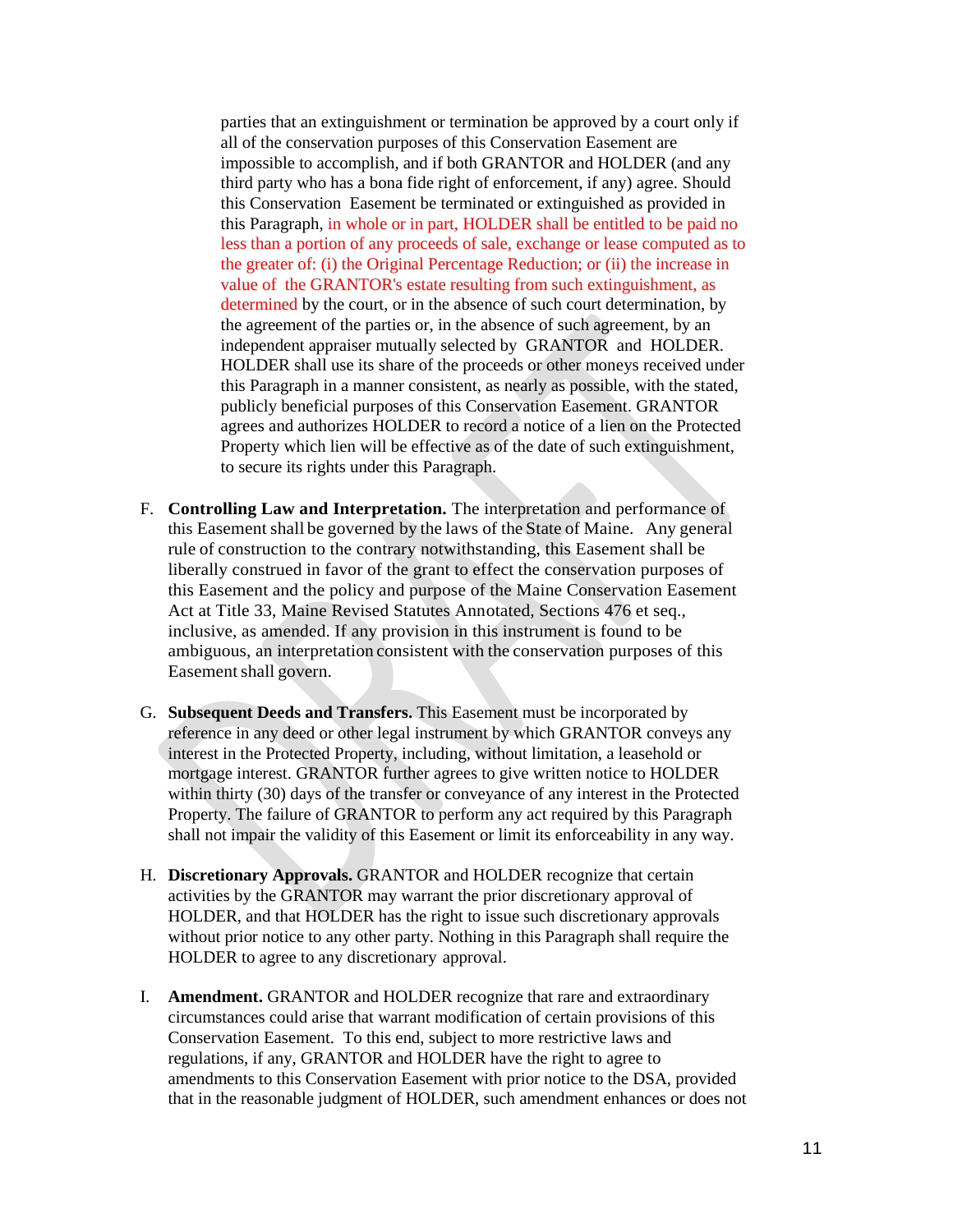materially detract from the conservation values intended to be protected by this Conservation Easement, in accordance with Maine law, and provided that any amendment is consistent with the terms and conditions of the Project Agreement, if any, as determined by the DSA as applicable. Amendments shall become effective upon the recording at the Cumberland County Registry of Deeds. Nothing in this Paragraph shall require the GRANTOR or the HOLDER to agree to any amendment or to consult or negotiate regarding any amendment.

- J. **Economic Hardship.** In making this grant, GRANTOR has considered the possibility that uses prohibited by the terms of this Easement may become more economically valuable than permitted uses, and that neighboring properties may in the future be put entirely to such prohibited uses. In addition, the unprofitability of conducting or implementing any or all of the uses permitted under the terms of this Conservation Easement shall not impair the validity of this Conservation Easement or be considered grounds for its termination or extinguishment. It is the intent of both GRANTOR and HOLDER that any such economic changes shall not be deemed to be changed conditions or a change of circumstances justifying the judicial termination, extinguishment or amendment of this Conservation Easement.
- K. **Nonwaiver.** The failure or delay of the HOLDER, for any reason whatsoever, to do any action required or contemplated hereunder, or to discover a violation or initiate an action to enforce this Conservation Easement shall not constitute a waiver, laches, or estoppel of its rights to do so at a latertime.
- L. **Severability, Entire Agreement, No Forfeiture.** If any provision of this Conservation Easement or the application of any provision to a particular person or circumstance is found to be invalid, the remainder of this Conservation Easement and the application of such provision to any other person or in any other circumstance shall remain valid. This Conservation Easement and the Baseline Documentation set forth the entire agreement of the parties with respect to this Conservation Easement and supersede all prior discussions, negotiations, understandings, or agreements relating to the Conservation Easement, all of which are merged herein. Nothing contained herein will result in a forfeiture of this Conservation Easement or reversion to GRANTOR of any rights extinguished or conveyed hereby.
- M. **Standing to Enforce.** Only HOLDER and GRANTOR may bring an action to enforce this grant, except as provided in Title 33 M.R.S.A. Section 478, and nothing herein should be construed to grant any other individual or entity standing to bring an action hereunder, unless otherwise provided by law; nor to grant any rights in the Protected Property by adverse possession or otherwise, provided that nothing in this Easement shall affect any public rights in or to the Protected Property acquired by common law, adverse possession, prescription, or other law, independently of this Conservation Easement.
- N. **Provisions Regarding LMFB, DSA and Project Agreement.** Any reference herein to the Land for Maine's Future Program, LMFB or DSA, and any obligations required under grant conditions for LMF monies, shall only be effective to the extent that there is a Project Agreement executed by and between GRANTOR, LMFB and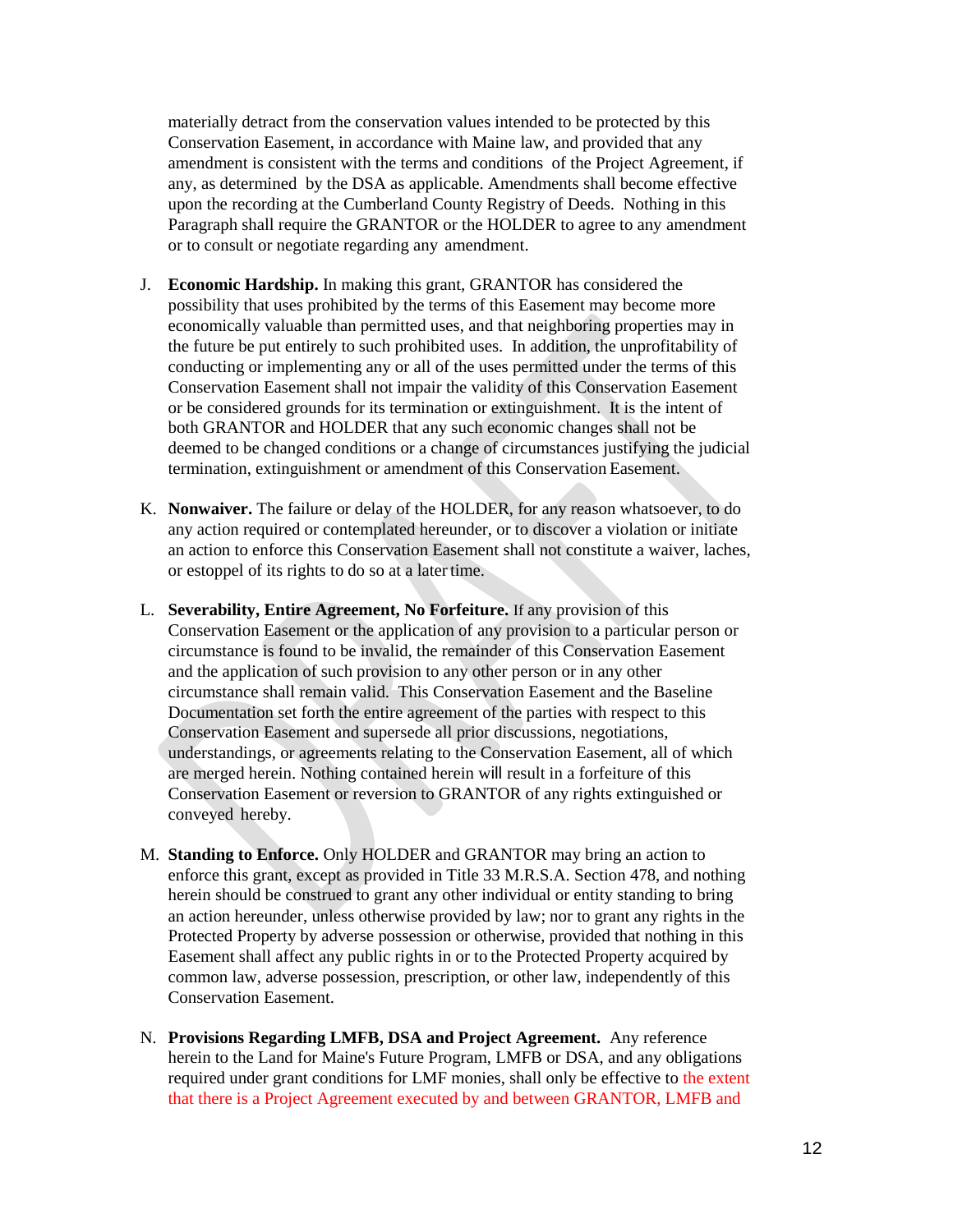DSA on or before the fifth  $(5<sup>th</sup>)$  anniversary of the date of this Conservation Easement, and subsequent recording of the same in the Cumberland County Registry of Deeds. GRANTOR and HOLDER agree that if there has been no grant of acquisition funds under LMF Project  $\#$  within five (5) years from the date of this CE that GRANTOR may record an affidavit, or other instrument, in the Cumberland County Registry of Deeds, which upon recording shall be conclusive evidence that the GRANTOR owns the Protected Property free and clear of any Project Agreement referred to herein.

### *Signatures Follow*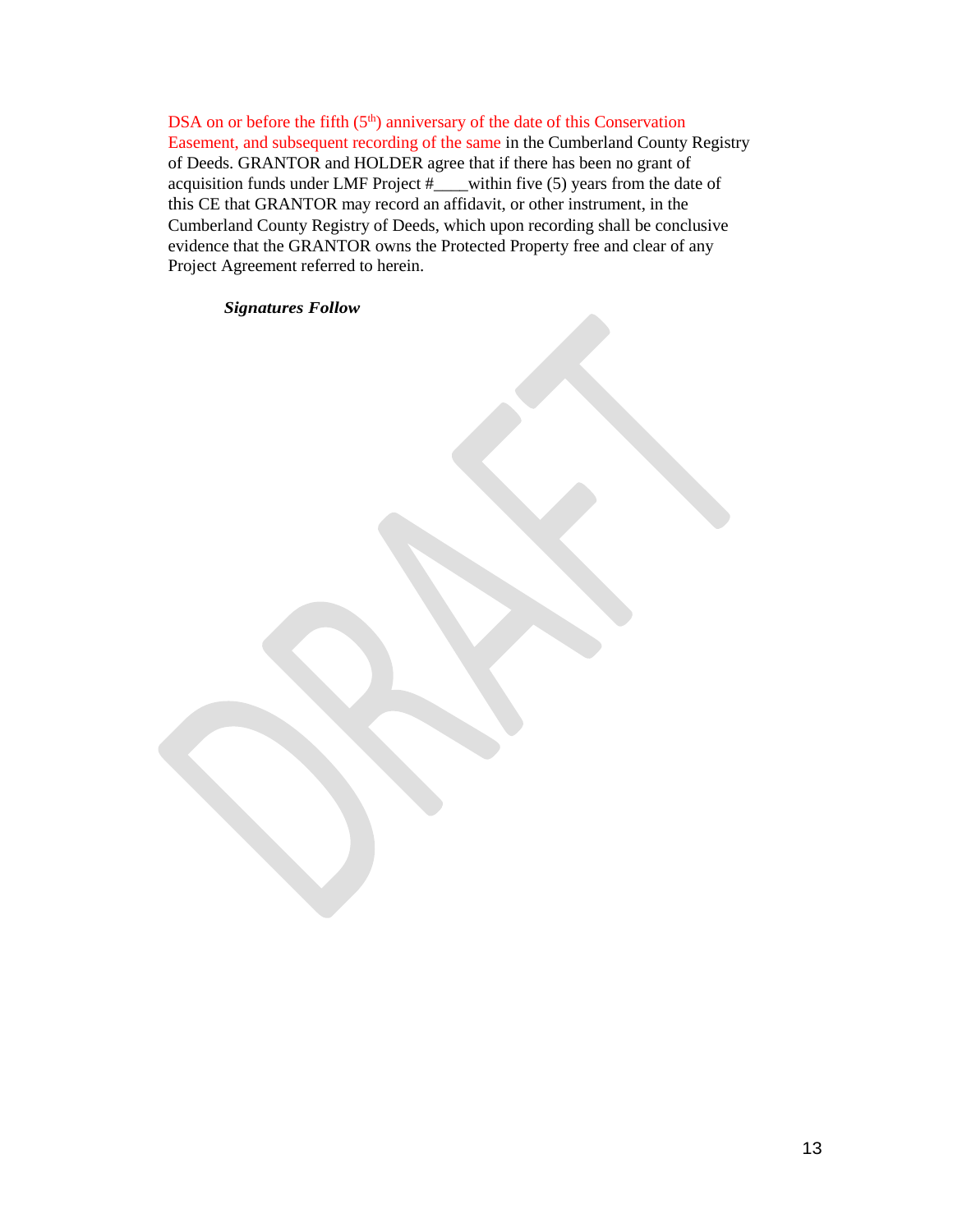**IN WITNESS WHEREOF, the** Town of Yarmouth has caused its acknowledgement and seal to be hereto affixed and these presents to be signed by Nathaniel J. Tupper, its Town Manager in its name and on its behalf, this \_\_\_day of \_\_\_\_, 2017.

\_\_\_\_\_\_\_\_\_\_\_\_\_\_\_\_\_\_\_\_\_\_\_\_\_\_\_ \_\_\_\_\_\_\_\_\_\_\_\_\_\_\_\_\_\_\_\_\_\_\_\_\_\_\_\_\_

| <b>TOWN OF YARMOUTH</b> |  |  |  |  |
|-------------------------|--|--|--|--|
|-------------------------|--|--|--|--|

Witness **Nathaniel J. Tupper**, Town Manager

 $\searrow$   $\searrow$   $\searrow$   $\searrow$   $\searrow$   $\searrow$   $\searrow$   $\searrow$   $\searrow$   $\searrow$   $\searrow$   $\searrow$   $\searrow$   $\searrow$   $\searrow$   $\searrow$   $\searrow$   $\searrow$   $\searrow$   $\searrow$   $\searrow$   $\searrow$   $\searrow$   $\searrow$   $\searrow$   $\searrow$   $\searrow$   $\searrow$   $\searrow$   $\searrow$   $\searrow$   $\searrow$   $\searrow$   $\searrow$   $\searrow$   $\searrow$   $\searrow$ 

### **STATE OF MAINE COUNTY OFCUMBERLAND, ss \_\_\_\_\_\_\_\_\_\_\_\_\_\_\_\_\_\_\_\_\_\_\_\_\_\_, 20\_\_**

Personally appeared the above named, Nathaniel J. Tupper, Town Manager of the TOWN OF **YARMOUTH,** and acknowledged the foregoing instrument to be his free act and deed in his said capacity and the free act and deed of the **TOWN OF YARMOUTH.**

Before Me,

Notary Public/Attorney at Law

Printed Name of Notary

My Commission Expires:

seal